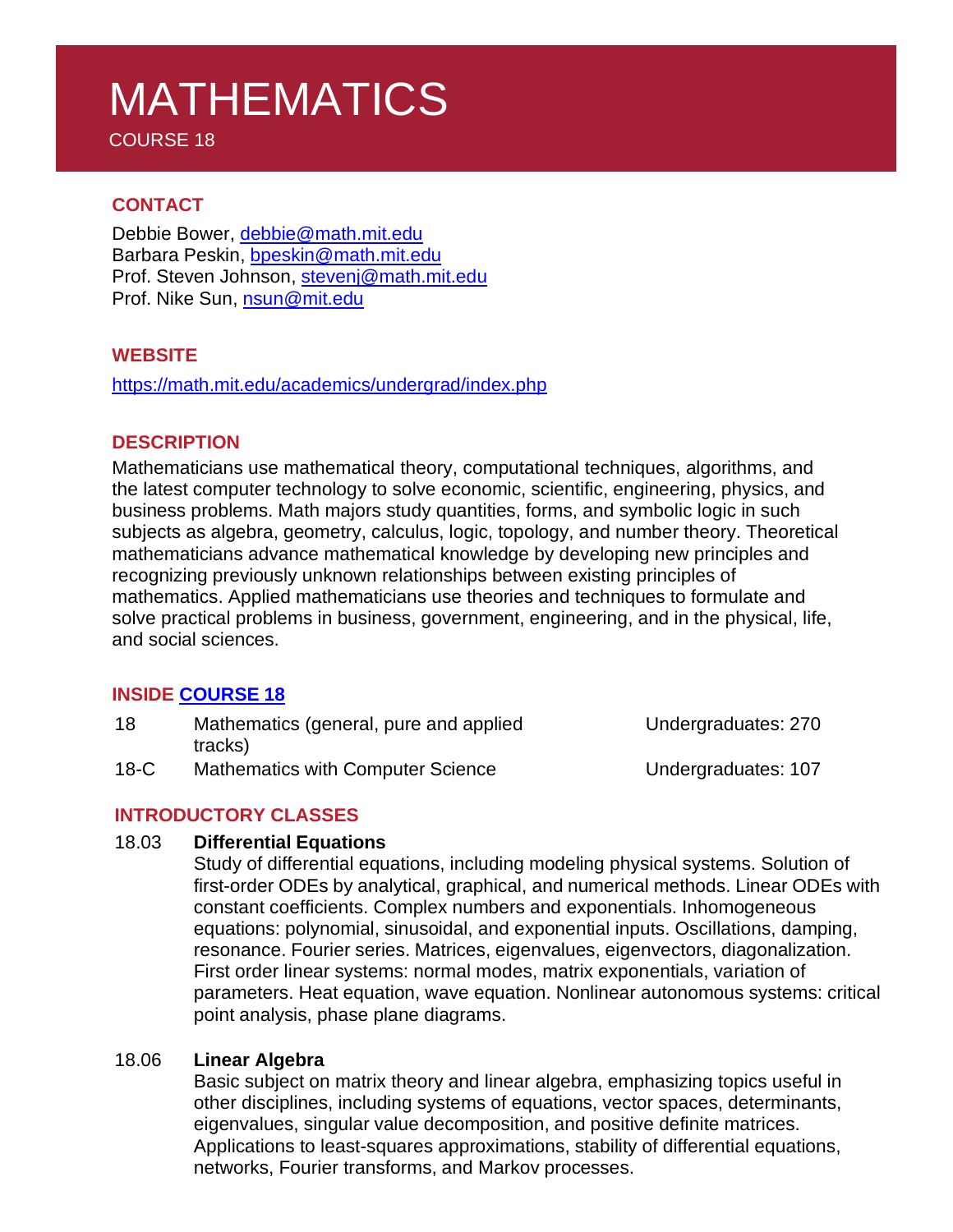#### 18.100 **Real Analysis**

Covers fundamentals of mathematical analysis: convergence of sequences and series, continuity, differentiability, Riemann integral, sequences and series of functions, uniformity, interchange of limit operations. Shows the utility of abstract concepts and teaches understanding and construction of proofs. Proofs and definitions are less abstract than in  $18.100B$ . Gives applications where possible. Concerned primarily with the real line.

#### 18.200 **Principles of Discrete Applied Mathematics**

Study of illustrative topics in discrete applied mathematics, including probability theory, information theory, coding theory, secret codes, generating functions, and linear programming. Instruction and practice in written communication provided.

### 18.700 **Linear Algebra**

Vector spaces, systems of linear equations, bases, linear independence, matrices, determinants, eigenvalues, inner products, quadratic forms, and canonical forms of matrices. More emphasis on theory and proofs than in [18.06.](http://catalog.mit.edu/search/?P=18.06)

#### 18.701 **Algebra I**

18.701-18.702 is more extensive and theoretical than the 18.700-18.703 sequence. Experience with proofs necessary. 18.701 focuses on group theory, geometry, and linear algebra.

### 18.600 **Probability and Random Variables**

Probability spaces, random variables, distribution functions. Binomial, geometric, hypergeometric, Poisson distributions. Uniform, exponential, normal, gamma and beta distributions. Conditional probability, Bayes theorem, joint distributions. Chebyshev inequality, law of large numbers, and central limit theorem.

## **COURSE 18-UROPs**

Research is typically completed under supervision of specific professors rather than different labs. Please visit math.mit.edu/research for more information.

## **GET INVOLVED WITH COURSE 18**

Undergraduate Math Association (UMA) Undergraduate Society for Women in Math (USWIM) Council for Math Majors (CoMM)

## **SKILLS**

Analytical and quantitative reasoning Data analysis Communication and technical writing Independent thinking

## **POSSIBLE FUTURE POSITIONS**

- **Actuary:** Deal with the financial impact of risk and uncertainty. Actuaries mathematically evaluate the likelihood of events and quantify the contingent outcomes in order to minimize losses.
- **Mathematician:** Use mathematical theory, computational techniques, algorithms, and the latest computer technology to solve economic, scientific, engineering, and